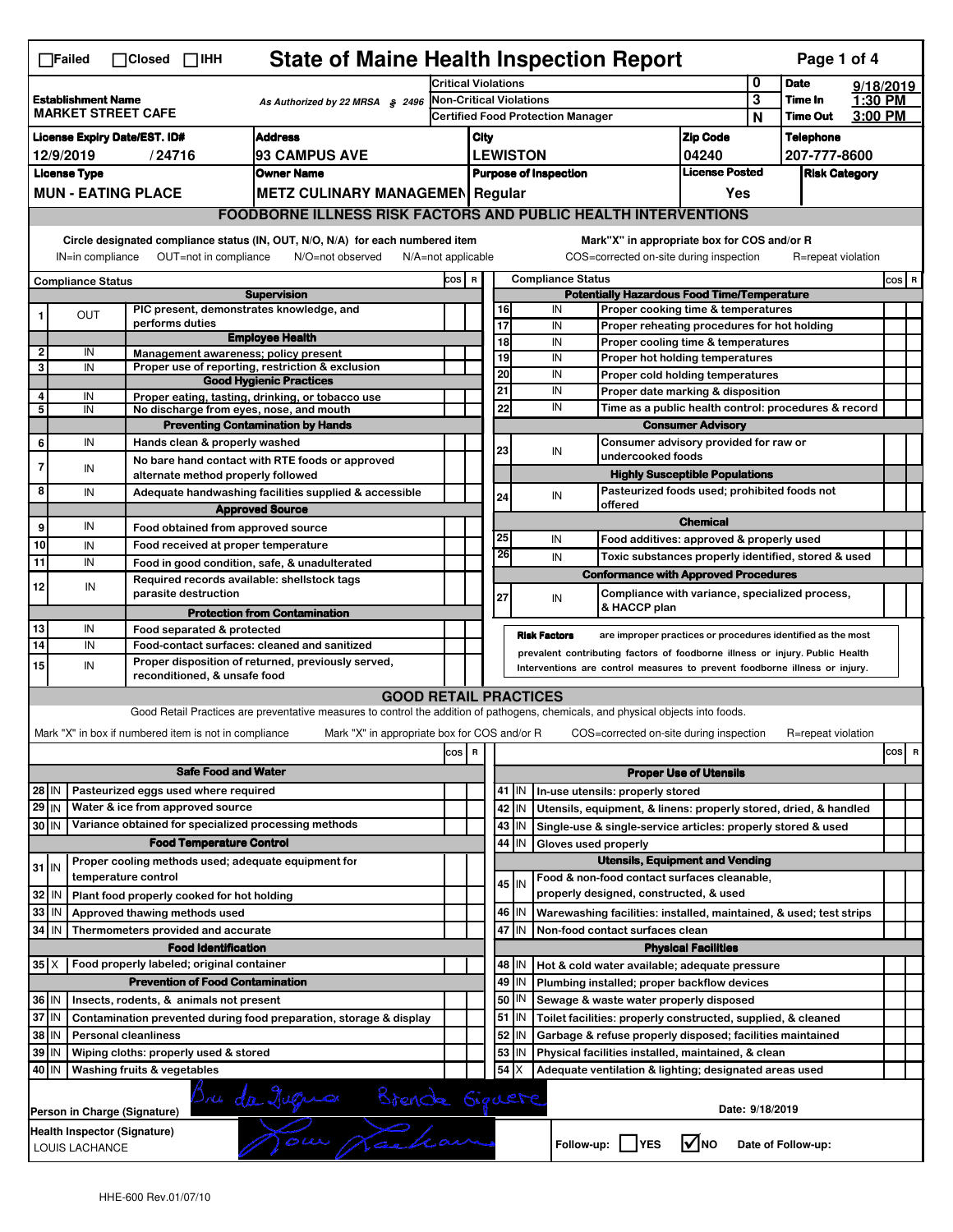|                                                            |                                        |                  |  | <b>State of Maine Health Inspection Report</b> |              |                          | Page 2 of 4                      |
|------------------------------------------------------------|----------------------------------------|------------------|--|------------------------------------------------|--------------|--------------------------|----------------------------------|
| <b>Establishment Name</b>                                  |                                        |                  |  | As Authorized by 22 MRSA                       |              | \$2496                   | 9/18/2019<br>Date                |
| <b>MARKET STREET CAFE</b>                                  |                                        |                  |  |                                                |              |                          |                                  |
| <b>License Expiry Date/EST. ID#</b><br>/24716<br>12/9/2019 | <b>Address</b><br><b>93 CAMPUS AVE</b> |                  |  | City / State<br><b>LEWISTON</b>                | /ME          | <b>Zip Code</b><br>04240 | <b>Telephone</b><br>207-777-8600 |
|                                                            |                                        |                  |  | <b>Temperature Observations</b>                |              |                          |                                  |
| <b>Location</b>                                            | <b>Temperature</b>                     |                  |  |                                                | <b>Notes</b> |                          |                                  |
| Olives                                                     | $41*$                                  | Cold holding 2   |  |                                                |              |                          |                                  |
| Quat solution                                              | 200 ppm                                | Sanitizer bucket |  |                                                |              |                          |                                  |
| Egg patty                                                  | $38*$                                  | Cold holding 3   |  |                                                |              |                          |                                  |
| Rice                                                       | 169*                                   | Hot holding      |  |                                                |              |                          |                                  |
| Salsa                                                      | $41*$                                  | Cold holding 1   |  |                                                |              |                          |                                  |
| Water                                                      | $108*$                                 | Hand wash sink   |  |                                                |              |                          |                                  |
| Milk dispenser                                             | $38*$                                  | Air temp         |  |                                                |              |                          |                                  |

| Sliced turkey | $39*$  | Cold holding (double door) |
|---------------|--------|----------------------------|
| Beans         | $174*$ | Hot holding                |

| Person in Charge (Signature)                          | Date: 9/18/2019 |
|-------------------------------------------------------|-----------------|
| <b>Health Inspector (Signature)</b><br>LOUIS LACHANCE |                 |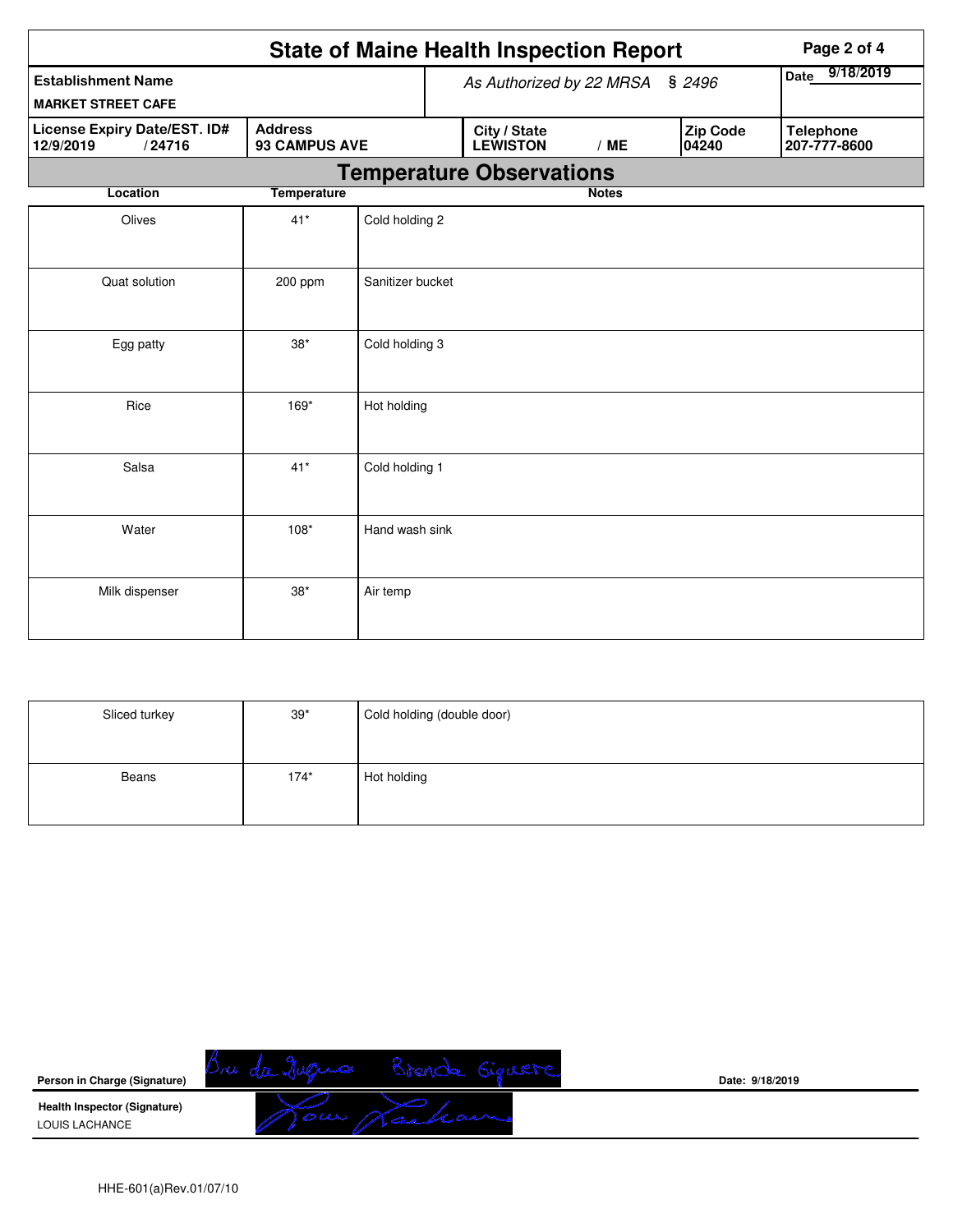| <b>State of Maine Health Inspection Report</b>                                                                                                     |                                        |                                 |           |                          |             | Page 3 of 4 |  |  |
|----------------------------------------------------------------------------------------------------------------------------------------------------|----------------------------------------|---------------------------------|-----------|--------------------------|-------------|-------------|--|--|
| <b>Establishment Name</b><br><b>MARKET STREET CAFE</b>                                                                                             |                                        |                                 |           |                          | <b>Date</b> | 9/18/2019   |  |  |
| License Expiry Date/EST. ID#<br>12/9/2019<br>/24716                                                                                                | <b>Address</b><br><b>93 CAMPUS AVE</b> | City / State<br><b>LEWISTON</b> | <b>ME</b> | <b>Zip Code</b><br>04240 |             |             |  |  |
| <b>Observations and Corrective Actions</b>                                                                                                         |                                        |                                 |           |                          |             |             |  |  |
| Violations cited in this report must be corrected within the time frames below, or as stated in sections<br>8-405.11 and 8-406.11 of the Food Code |                                        |                                 |           |                          |             |             |  |  |
| 1: 2-102.12: N: No Certified Food Protection Manager.                                                                                              |                                        |                                 |           |                          |             |             |  |  |

INSPECTOR NOTES: No CFPM dedicated to daily operations. Manager must aquire CFPM within 60 days from this report's date.

35: 3-302.12: N: Food/ingredients containers not properly labeled.

INSPECTOR NOTES: Some pre-packaged items do not have required Allergin information. Create labels for grab and go items to be compliant.

54: 6-501.14.(A): N: Ventilation not clean.

INSPECTOR NOTES: Vent above microwave has an accumilation of dust and debris. Clean more often and as necessary.